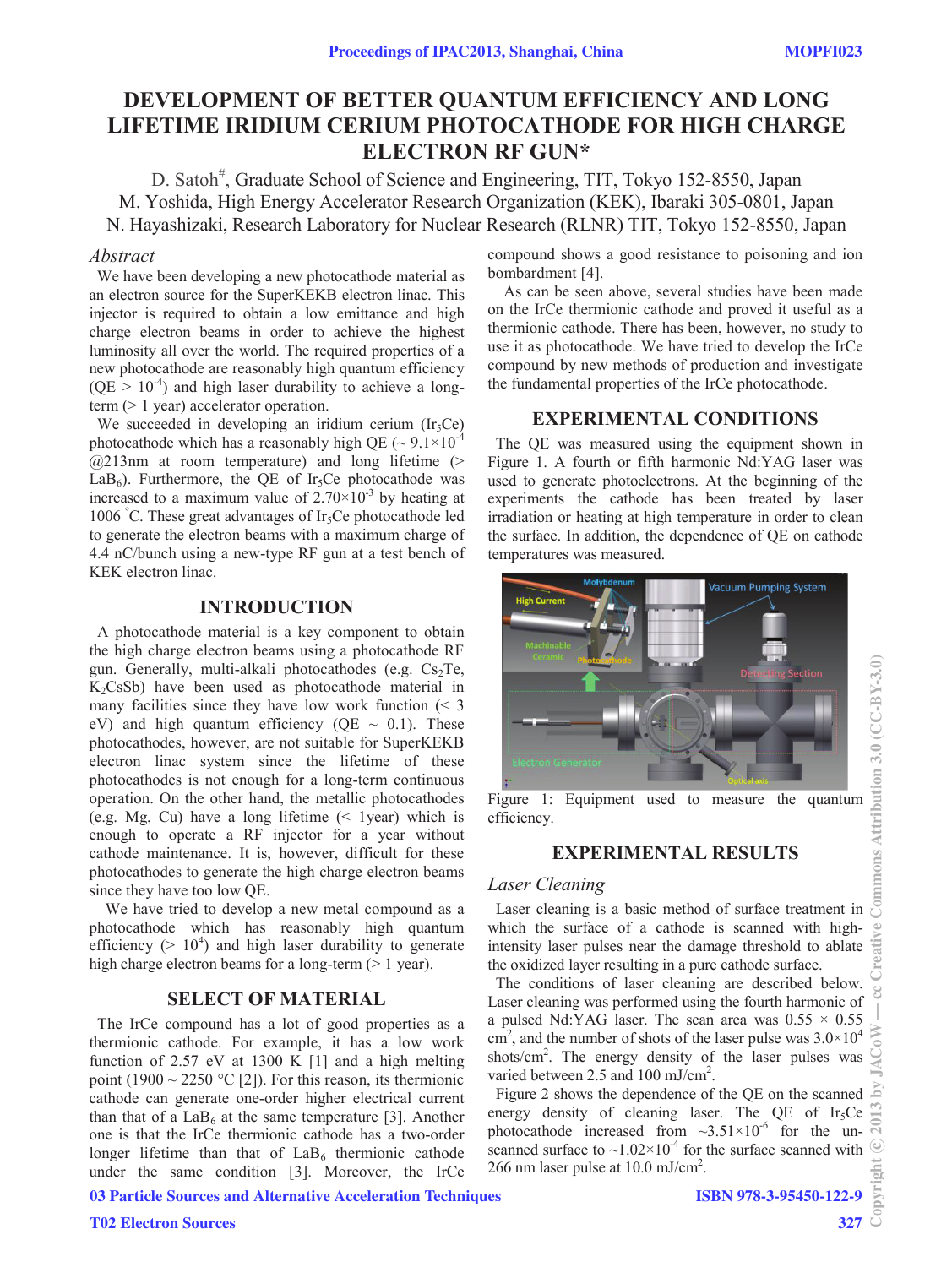

Figure 2: The QE as functions of the scanned energy density of cleaning laser.

In general, metallic photocathodes like magnesium require the irradiation of many laser shots ( $> 7.0 \times 10^5$  shots/cm<sup>2</sup>) [5, 6] which have a high energy density  $(17 \sim 300 \text{ mJ/cm}^2)$  [5, 6] to bring out the properties of maximum photoemission by laser cleaning. These results show that the surface of Ir5Ce compound is more easily cleaned by laser pulses than other metal/metal compound photocathodes.

# *Heat Treatment*

Heat treatment of a photocathode is also a basic method of surface treatment, in which the cathode is heated uniformly in order to evaporate the oxidized layers, resulting in a pure cathode surface. Heat treatment is well suited for the metals with a high melting point as  $Ir<sub>5</sub>Ce$  to treat the surface.

Figure 3 shows the dependence of the QE of the Ir<sub>5</sub>Ce on the heat-treatment temperatures. As can be seen from this figure, the effect of heat treatment greatly depends on the heating temperature. The effect of improving the QE suddenly began to appear when the heating temperature of photocathode exceeded about 600 ° C, and the QE became an almost constant value (QE  $\sim$ 1.54×10<sup>-4</sup>) by heating it at approximately 900 ° C or more.



Figure 3: The QE of the Ir<sub>5</sub>Ce photocathode as a function of the heat-treatment temperatures.

This result also shows that the heat treatment is more effective method to improve the OE of Ir<sub>5</sub>Ce photocathode

ISBN 978-3-95450-122-9

than the laser cleaning since improved QE after the heat treatment at 969 ° C was 1.5 times greater than that by laser cleaning.

# *The Dependence of Photoemission Properties of Ir5Ce on Surface Temperature*

In general, the QE of the metals with a high melting point increases with increasing cathode temperature at which significant thermionic emission does not occur. The quantum efficiency at 1000 °C of  $LaB_6$ , for example, is three times greater than that at room temperature [7].

Figure 4 shows the dependence of the QE of the Ir<sub>5</sub>Ce photocathode on the surface temperature. This figure shows that the QE of Ir<sub>5</sub>Ce photocathode was increased by irradiating of a shorter-wavelength laser pulses, and increasing the cathode temperature during the measurements. The QE at 213 nm was six times greater than that at 266 nm at room temperature. Furthermore, the QE at 266 nm was increased to a maximum of  $1.00\times10^{-3}$  by increasing the cathode temperature; at 1004 ° C, the QE was 6.5 times greater than that at 266 nm at room temperature. The QE of Ir<sub>5</sub>Ce photocathode was finally increased to  $2.70\times10^{-3}$  by irradiating laser pulses of 213 nm and heating the cathode surface at 1006 ° C.



Figure 4: The QE of the Ir<sub>5</sub>Ce photocathode as functions of the surface temperatures.

#### *The Measurement of Lifetime*

A new photocathode is required to have high durability against continuous irradiation of high-power laser pulses and long-term continuity of a good photoemission property under a reasonably low vacuum condition ( $10^{-6}$  ~ 10<sup>-5</sup> Pa) for the SuperKEK electron linac.

In this experiment, Ir<sub>5</sub>Ce and LaB<sub>6</sub> photocathodes were continuously irradiated by the sab-mJ class UV laser pulses for 50 hours under a  $5 \times 10^{-5}$  Pa, and measured the dependence of the QE on irradiation time.

Figure 5 shows the dependence of the QE of  $Ir<sub>5</sub>Ce$  and  $LaB<sub>6</sub>$  photocathode on irradiation time of the fourth harmonic of an Nd:YAG laser. In case of using a  $LaB<sub>6</sub>$ photocathode, its QE gradually decreased with the laser irradiation. After irradiation for 50 hours, the QE dropped to  $1/e$  of its initial value. The QE of Ir<sub>5</sub>Ce photocathode, however, hardly decreased under the same conditions with

 $C-$ B

**COM** ĭ

#### 03 Particle Sources and Alternative Acceleration Techniques